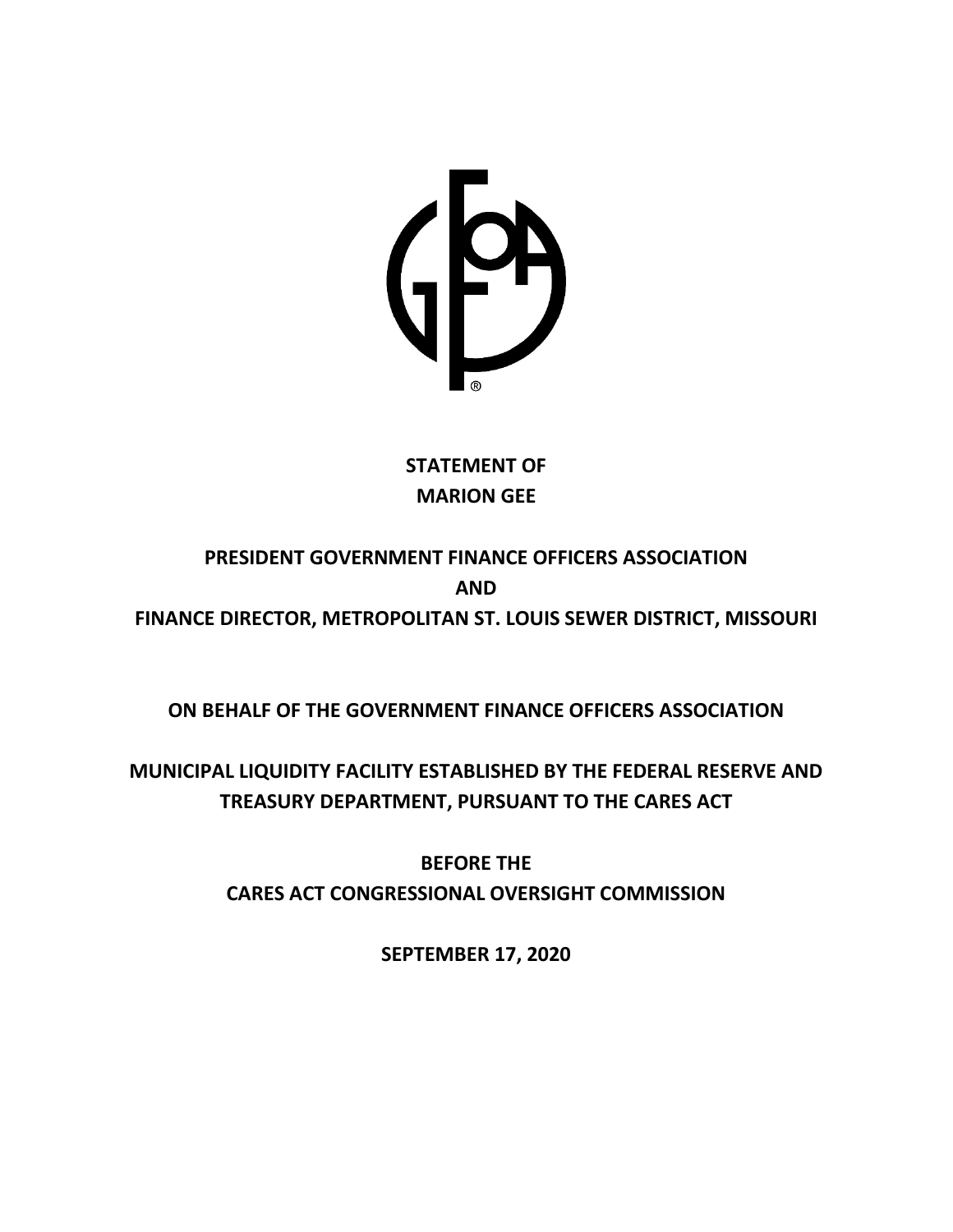Senator Toomey, Representative Shalala, Representative Hill and Commissioner Ramamurti, thank you for holding today's hearing on the Municipal Liquidity Facility created under the Coronavirus Aid, Relief, and Economic Security Act earlier this year. My name is Marion Gee and I am the current President of the Government Finance Officers Association (GFOA). My remarks here today are in my capacity as President of GFOA, although I will share some insight from the Metropolitan St. Louis Sewer District (MSD) where I serve as the Finance Director.

#### **About the MSD and the GFOA**

The MSD was created in 1954 when voters approved to combine 79 regional sewer water districts into one city-wide system for the collection, treatment, and disposal of wastewater. The MSD's primary mission is to protect the public's health, safety, and water environment by responsibly providing wastewater and stormwater management. With more than 9,600 miles of sewer lines, St. Louis is home to the country's fourth largest sewer system – not to mention one of the oldest.

GFOA represents over 21,000 public finance officers from State and local governments, schools and special districts throughout the United States. GFOA is dedicated to the professional management of governmental financial resources by advancing fiscal strategies, policies and practices for the public benefit, including issues related to issuing tax exempt bonds and investing public funds. On behalf of the GFOA and its members, I appreciate the opportunity to provide comments at this hearing on the Municipal Liquidity Facility.

Together with the members of GFOA and the public issuer community we applaud the efforts of Congress and the Treasury Department to implement monetary policy as we faced one of the greatest public health challenges in modern history. Between January and today, our country has experienced unprecedented hardship and change. State and local governments have worked extremely hard to ensure the viability of their communities and the public services that they provide. Passing the Coronavirus Aid, Relief, and Economic Security Act (*CARES Act*) in late March was an important start as state and local governments across the country grappled with how best to respond to the outbreak of the virus.

The direct funding provided by the CARES Act has provided some relief to states and local governments through different appropriations vehicles. Although the MSD was not a direct recipient of any CARES Act funding, many state and local government members of GFOA were recipients, whether through the Coronavirus Relief Fund, the Education Stabilization Fund, the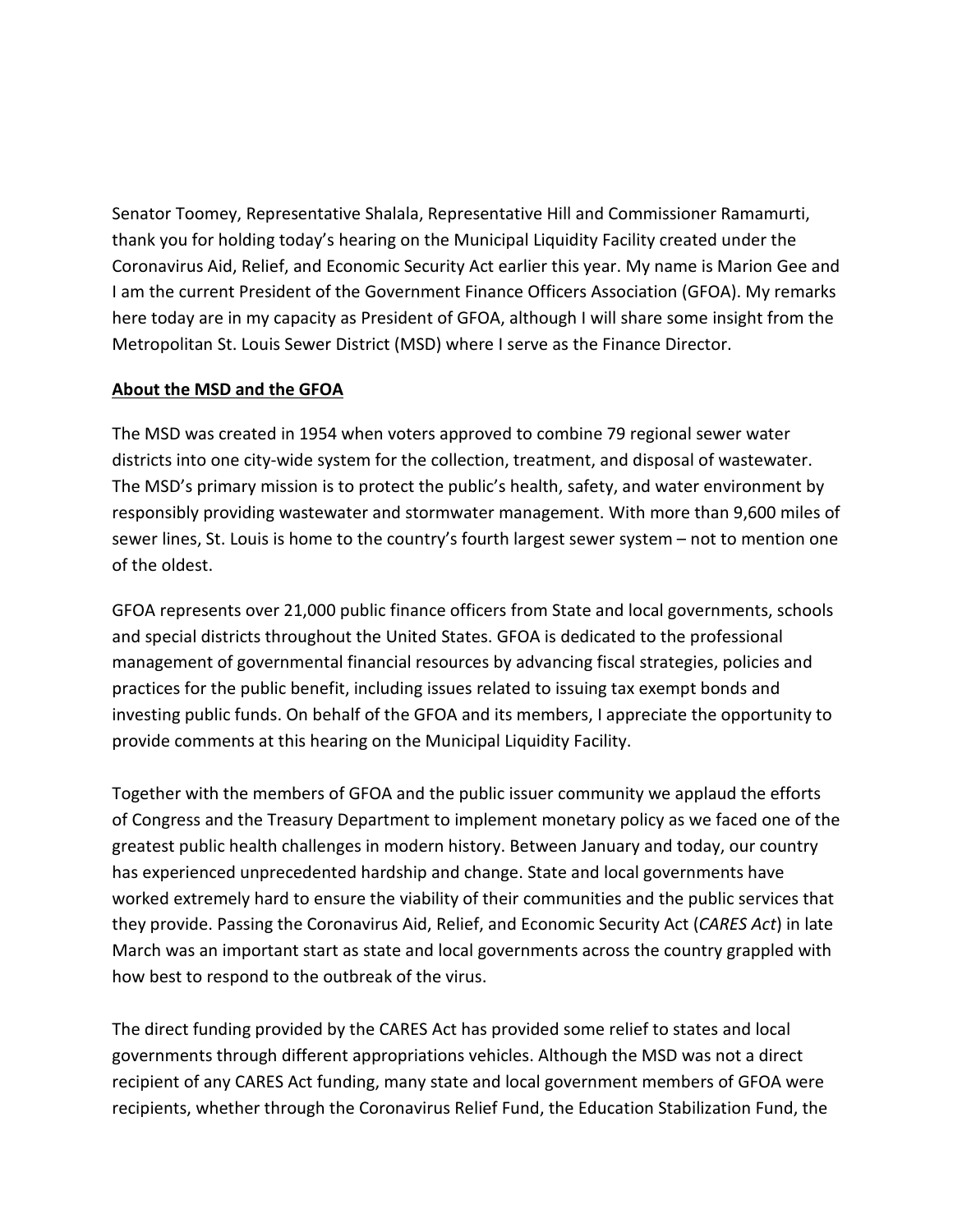Airport Infrastructure Fund or FEMA. Yet state and local governments need Congress to provide more direct funding. A majority of states and their local governments are just a few months into their new fiscal years, and many face budgetary shortfalls that are not expected to resolve anytime soon. The aid provided to date is not enough to get us through this crisis and stave off austerity measures that will place additional pressures on essential public services and drag down the entire economy. Direct federal assistance can be readily and rapidly deployed to address this crisis, whereas borrowing is inherently more time-consuming and costly.

Notwithstanding that direct aid is the best first option, I want to focus my comments today on the Municipal Liquidity Facility (MLF), including why governments, with the exception of two, are not using it and on recommendations to enhance its effectiveness to public sector entities.

First, I would like to start by emphasizing that not all public entities providing vital services are the same, yet we stand together providing essential services to citizens across the country. Public utility providers like the MSD face unique challenges created by the pandemic. However, as the Federal Reserve has currently designed the MLF, it is too costly to be a useful tool to help us face those challenges and in any event access to it is not widely granted.

States and local governments vary in the communities they serve and the means by which they provide their services. The COVID-19 pandemic has had, and will continue to have in the near term, a broad ripple effect on the revenue sources critical to states and local governments. While more direct and flexible fiscal aid is needed, the Federal Reserve can help states and local governments by providing low cost borrowing as another tool to utilize.

Finally, while the MLF is an important piece of the initial and necessary response to the COVID-19 pandemic –– it is currently not a practical response for many in the general government community. The Treasury and the Fed can take steps to make the MLF a more practical option, which has the potential to simultaneously save taxpayer dollars and boost the economy.

### **Water Systems Face Unique Challenges**

Among the measures stressed by public health offices to combat the spread of COVID-19 is frequently washing your hands. This underscores the vital importance of clean and safe water as a means to protect public health. Drinking and clean water providers are facing major revenue losses and substantial costs for maintaining services to both low income and financially distressed households during the ongoing pandemic. The shortfalls continue to pose a challenge to organizations like the MSD as, without further assistance, there a limited number of ways to address the problem – undesirable solutions like delaying investments in water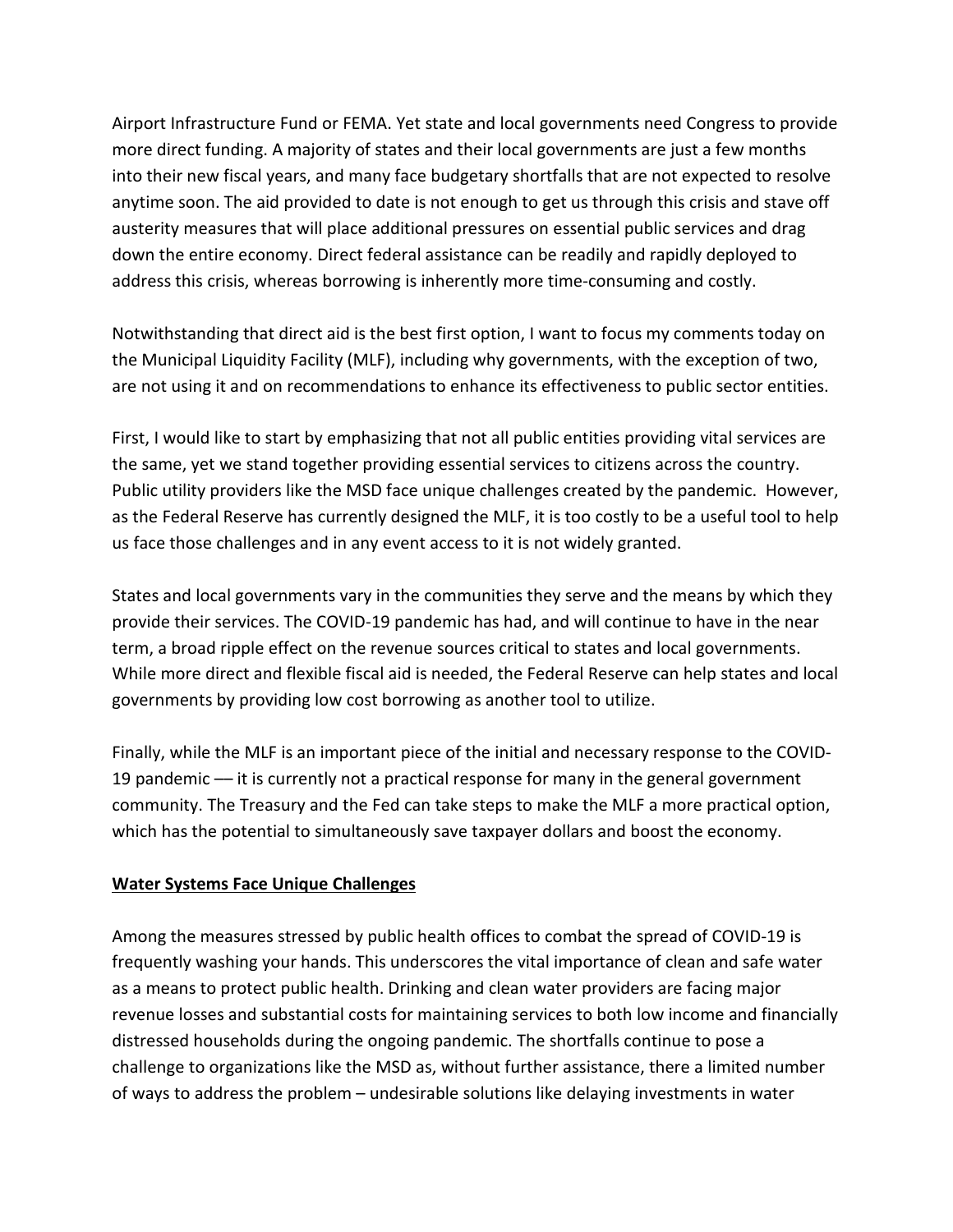infrastructure and increasing rates on household. This is a terrible position to be in as we do not want to choose providing clean water over not creating additional burden on families who are already struggling to persevere in the current health and economic crisis.

The financial impacts we are facing from COVID-19 are unfortunately not unique among the water sector. The National Association of Clean Water Agencies, of which MSD is a member, has projected the total impact to clean water utilities nationwide from lost commercial and industrial revenues at \$12.5 billion over the year, as well as \$3.8 billion in revenue losses from increased household bill delinquencies due to COVID-19-related job losses. Similar projections have been developed for the drinking water sector, totaling \$13.9 billion. In sum, that is a \$30 billion impact to local water and wastewater utilities, a financial strain that is currently being felt by local communities and ratepayers.

Commercial water usage on which my agency bases a portion of its bills is projected to decrease by approximately \$20 million – approximately 17 percent of our commercial revenues – during our current fiscal year ending June 30, 2021. We will face additional fiscal challenges as water usage relating to residential customers is increasing as more of this customer class stays home while moratoriums have been rightfully implemented on local water utility's ability to discontinue services due to non-payment during this pandemic.

## **The federal government needs to provide more assistance to struggling states and local governments**

Just as the characteristics and needs of each state and local government differ, the revenue sources each level relies upon differ as well. Income, property, and sales taxes are among the most prominent sources of revenue for state and local governments. And the full picture of how the pandemic will impact these is still being determined, as many states and local have recently begun a new fiscal year. Since revenue declines generally lag behind economic changes, it may be some time before we have a complete picture. Due to the drastic increase in unemployment over the last six months, we can expect substantial declines in the sales tax and income tax receipts given their relation to employment. In June, Moody's Analytics reported that state and local governments face a \$500 billion in projected budget shortfalls through 2022.

Over 1 million public sector jobs have been lost since the national emergency was declared in March. Without additional federal aid, we could see additional job losses and other drastic measures implemented to ease the budgetary stress. Surveys conducted of GFOA's membership and our sister organizations like the National League of Cities and the National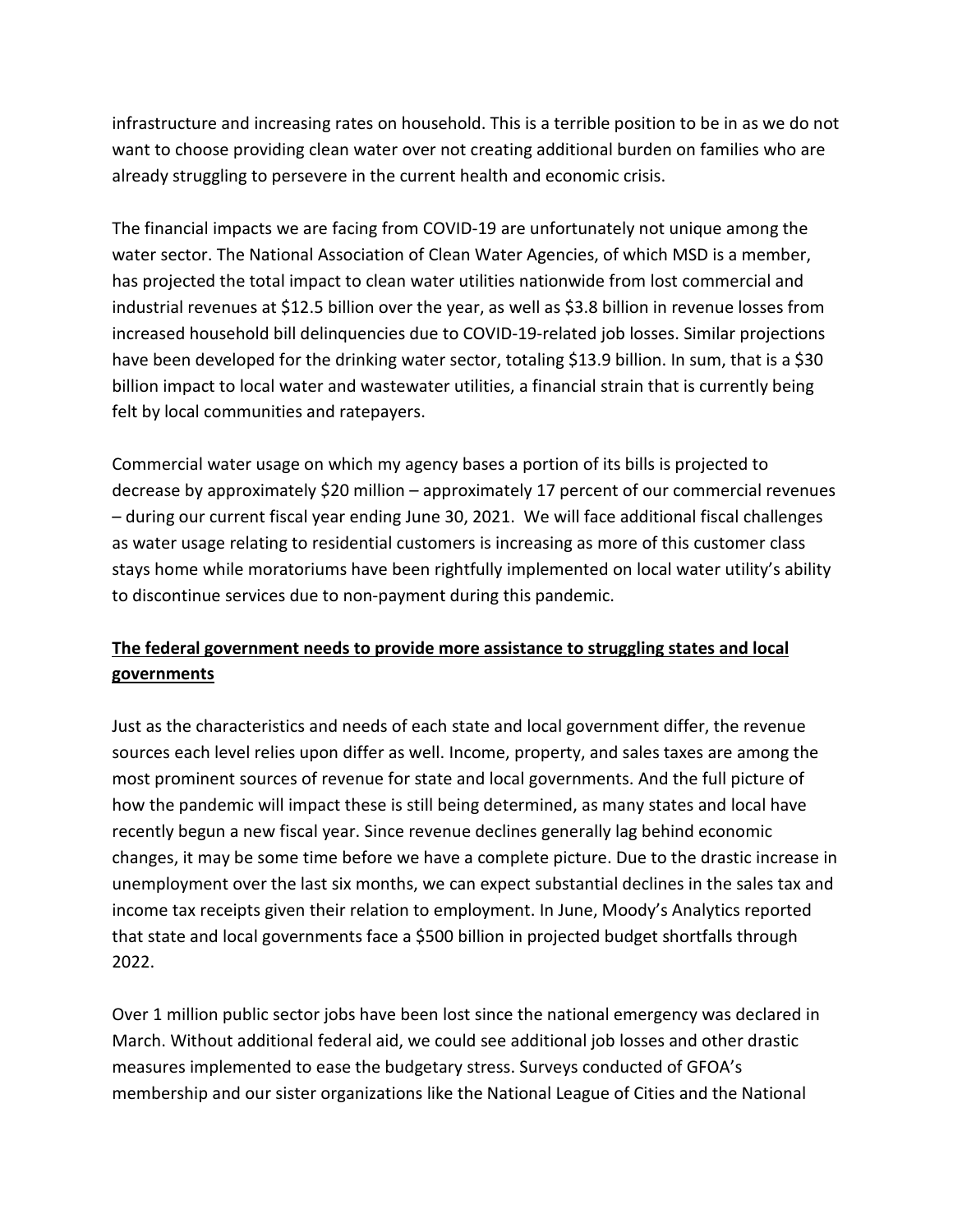Association of Counties are finding common themes among the potential measures, including delaying much-needed infrastructure investments and reducing vital human services and community development support.

Due to the uncertain timeframe of the COVID-19 public health emergency, expenses related to stopping the spread of the virus will continue to take its toll on state and local budgets. But adding lost revenues to the mix will only magnify the budgetary impacts of the health crisis. A recent GFOA survey of Coronavirus Relief Fund (CRF) prime receipts found that additional aid would be helpful – an overwhelming 91 percent of respondents stated they would benefit from additional federal aid. The decrease in sales and gross receipts tax remains a major concern for respondents over the next 12 months. Unfortunately, recent negotiations failed to produce additional aid, which heightens the need to provide additional practical options for states and local governments.

## **The Municipal Liquidity Facility as currently designed is not a practical solution for many public entities**

When the Federal Reserve announced the formation of the MLF in April, GFOA was generally supportive of the effort to provide emergency liquidity to states and localities. Stability in the \$3.8 trillion municipal bond market is particularly important during this crisis as state and local governments and the municipal bond market provides critical support for the infrastructure – including clean water – needed to care for and support our citizens. We acknowledge that the creation of the MLF effectively calmed the municipal market at a critical time. That said, the Federal Reserve has taken a limited view of its role as only to calm the short-term liquidity market when it could have instead viewed the mission as providing effective credit subsidies, as it has with respect to corporate credit markets. Not much of the MLF's capacity has been used – \$1.65B is 0.3% of the \$500B lending capacity of the MLF.

GFOA expressed some concerns with a number of the program's details throughout the development of the MLF. Examples of concerns and possible ways to address them are as follows:

• Direct access to the MLF is too restrictive for most public entities. There are only 250 entities eligible to directly access the facility, which leaves out the vast majority of nearly 80,000 public issuers. The MSD, despite our substantial service area, is not an eligible entity to directly access the MLF unless it is designated an eligible revenue bond issuer by the governor.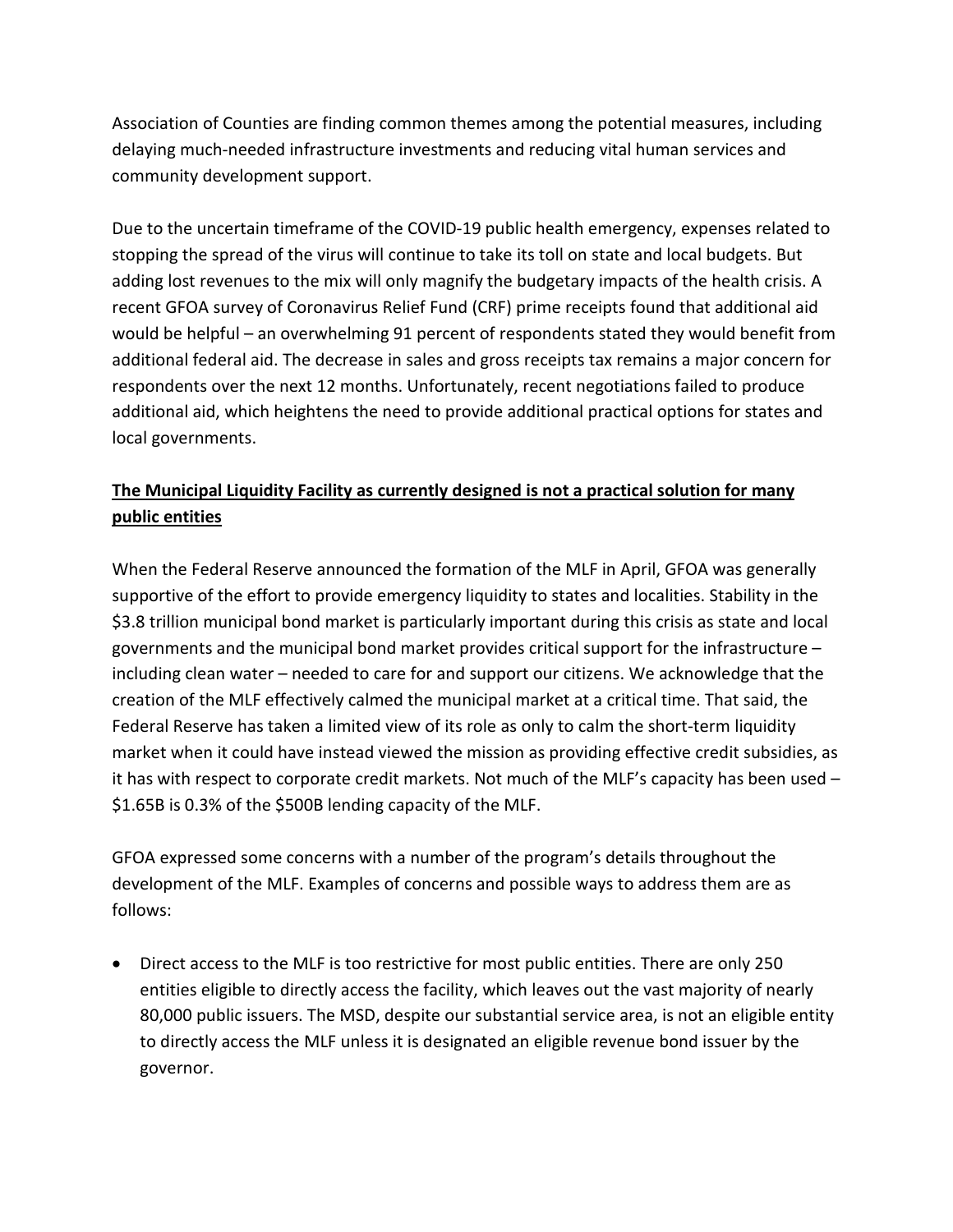In its most recent revision, the terms of the MLF permits governors to grant access to revenue bond issuers and some cities and counties that are under the original population threshold. Granting each governor the ability to designate additional entities that otherwise would not be eligible to directly access pits local governments against one another even though we are working towards common goals during this crisis. While access to every public issuer is not warranted, access should be expanded to a larger, more diverse pool of issuers. Further expanding eligibility would help to relieve the pressure on all types and maturities of municipal securities. This would especially be important since we still face uncertain times ahead in the municipal market.

• The MLF's 36-month term should be lengthened and borrowers should have greater flexibility on the use of proceeds. Many states in the US have either constitutional or policy restrictions that limit governmental entities from borrowing for operating capital needs. Forcing public issuers to work within the existing 36-month term for many eligible entities would necessitate a constitutional amendment or policy change, which is a highly formidable task even under non-pandemic circumstances. The vast majority of public entities in the US issue debt more for capital needs than operational needs, and thus rarely issue 36-month debt – a point that especially holds true for the MSD. From a practical standpoint, extending the term of the notes available to eligible entities through the MLF should be considered.

Additionally, increasing the flexibility on the use of proceeds will help jurisdictions make investments that could provide long-term benefits for communities. The needs and strengths of every community differ, thus the pandemic and economic crisis will play out differently for each state and local government. The Federal Reserve should allow for a broad use of the proceeds to allow jurisdictions to utilize them in ways that best suit their needs, such as undertaking long-overdue capital projects. Investments like this mean job creation and improving the infrastructure of a local economy.

• The Federal Reserve should extend the underwriting deadline of the MLF beyond December 31, 2020. The facility is currently set to expire at the end of this year, even with the state and local government budget crisis just beginning. As described above, the revenue challenges of state and local governments are in their nascency, yet the facility will cease to underwrite new obligations on December 31. GFOA members are only now beginning to think about 2021 budgets and will very likely incorporate downward pressure on revenues, increasing expenditures in ensuring public service delivery and delayed capital spending. If the window were to remain open in 2021, it is very likely eligible entities would access the facility.